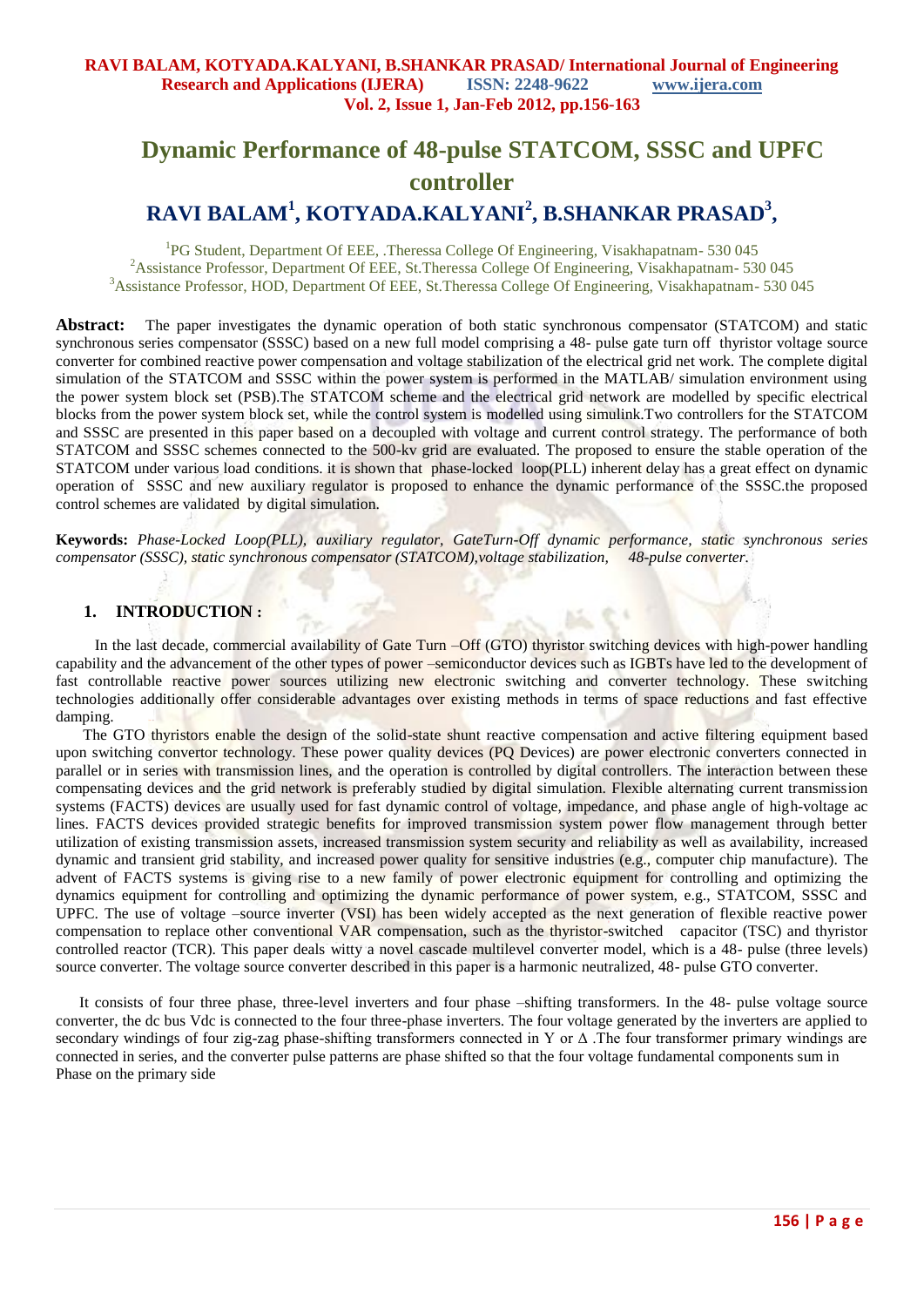

Fig.1.STATCOM operation (a) Induction operation. Fig.2.Sample three-bus study system with the

(b)Capacitive operation STATCOM at bus B2



# **2. DYNAMIC PERFORMANCE OF THE STATCOM :**

 The basic STATCOM model consists of a step-down transformer with leakage reactance Xt, a three-phase GTO VSI, and a dc side capacitor. The ac voltage difference across this transformer leakage reactance produces reactive power exchange between the STATCOM and the power system at the point of interface. The voltage can be regulated to improve the voltage profile of the interconnected power system, which is the primary duty of the STATCOM. A secondary damping function can be added to the STATCOM for enhancing power system dynamic stability. The STATCOM's main function is to regulate key bus voltage magnitude by dynamically absorbing or generating reactive power to the ac grid network, like a thyristor static compensator. This reactive power transfer is done through the leakage reactance of the coupling transformer by using a secondary transformer voltage in phase with the primary voltage (network side). This voltage is provided by a voltage-source PWM inverter and is always in quadrature to the STATCOM current.

The STATCOM device operation can be illustrated by the phasor diagrams shown in Fig. 1. When the secondary voltage (VS) is lower than the grid system bus voltage (VB), the STATCOM acts like an inductance absorbing reactive power from the grid bus. When the secondary voltage (VS) is higher than the bus voltage (VB), the STATCOM acts like a capacitor generating reactive power to the grid bus. In steady-state operation and due to inverter losses, the bus voltage (VB) always leads the inverter ac voltage by a very small angle to supply the required small active power losses.

 The voltage source-converter or inverter (VSC or VSI) scheme is the building block of any STATCOM device and other FACTS devices. A simple inverter produces a square voltage waveform as it switches the direct voltage source on and off. The basic objective of a good VSI-converter scheme is to produce a near sinusoidal ac voltage with minimal wave form distortion or excessive harmonics content. Three basic techniques can be used for reducing the harmonics produced by the converter switching. Harmonic neutralization using magnetic coupling (multi pulse converter configurations), harmonic reduction using multilevel converter configurations, and novel pulse-width modulation (PWM) switching techniques. The 24- and 48-pulse converters are obtained by combining two or four (12-pulse) VSI, respectively, with the specified phase shift between all converters. For highpower applications with low distortion, the best option is the 48-pulse converter, although using parallel filters tuned to the 23th– 25th harmonics with a 24-pulse converter could also be adequately attentive in most applications, but the 48-pulse converter scheme can ensure minimum power quality problems and reduced harmonic resonance conditions on the interconnected grid network

# **3. DIGITAL SIMULATION STATCOM MODEL:**

.

 A novel complete model using the 48-pulse digital simulation of the STATCOM within a power system is presented in this paper. The digital simulation is performed using the MATLAB/Simulink software environment and the Power System Block set (PSB). The basic building block of the STATCOM is the full 48-pulse converter-cascade implemented using the MATLAB/Simulink software it was shown in the Fig.2. The control process is based on a novel decoupled current control strategy using both the direct and quadrature current components of the STATCOM. The operation of the full STATCOM model is fully studied in both capacitive and inductive modes in a power transmission system and load excursion. The use of full 48– pulse STATCOM model is more accurate than existing low-order or functional models.

# **A. 48-PULSE VOLTAGE SOURCE GTO –CONVERTER :**

 Two 24-pulse GTO-converters, phase-shifted by 7.5 º from each other, can provide the full 48-pulse converter operation. Using a symmetrical shift criterion, the 7.5 º are provided in the following way: phase-shift winding with ---3.75º on the two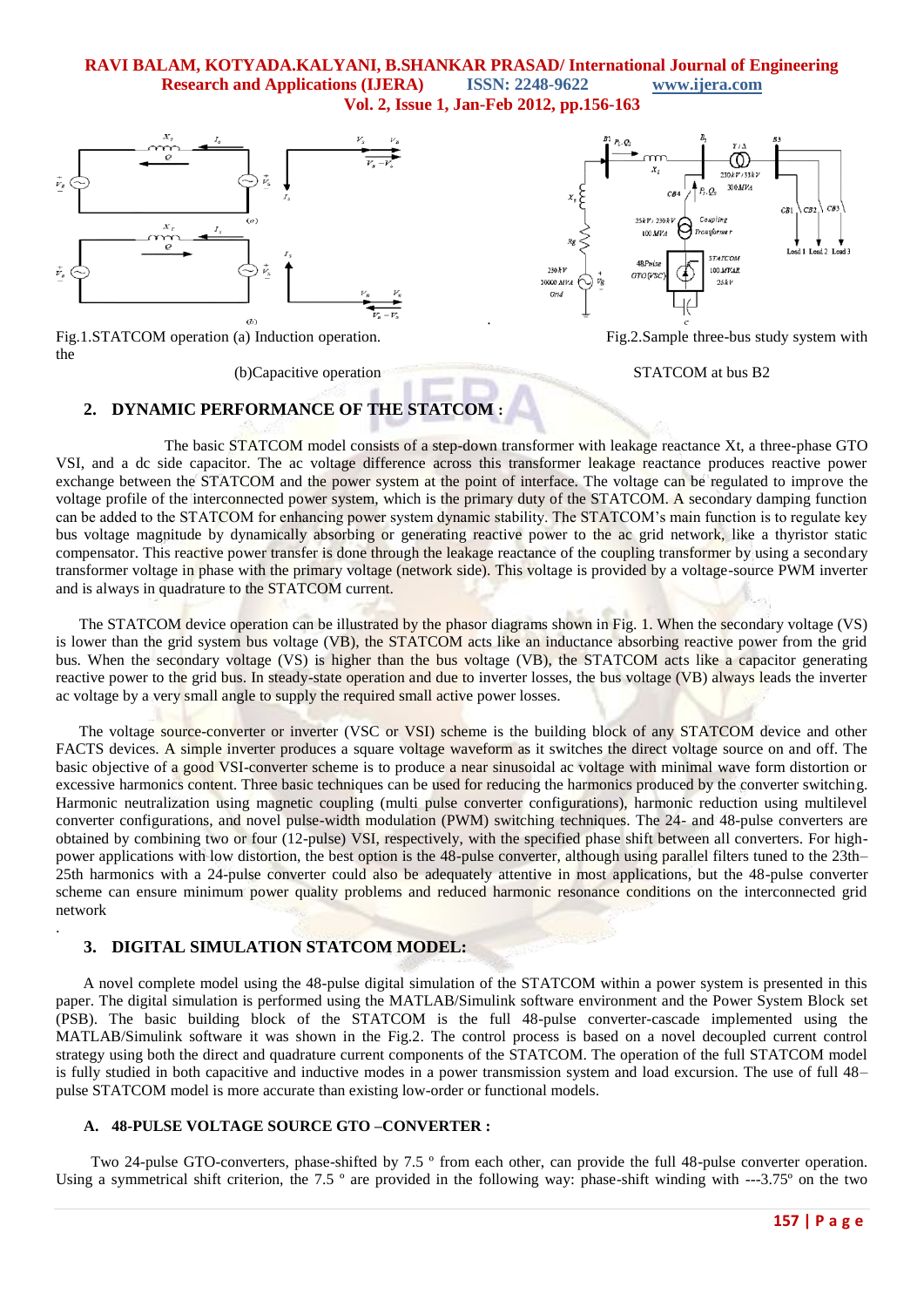coupling transformers of one 24-pulse converter and +3.75º on the other two transformers of the second 24-pulse converter. The firing pulses need a phase-shift of +3.75º, respectively.

The 48-pulse converter model comprises four identical 12-pulse GTO converters interlinked by four 12-pulse transformers with phase-shifted windings. Fig. 3 depicts the schematic diagram of the 48-pulse VS-GTO converter model. The transformer connections and the necessary firing-pulse logics to get this final 48-pulse operation are modeled.



The 48-pulse converter can be used in high-voltage high-power applications without the need for any ac filters due to its very low harmonic distortion content on the ac side. The output voltage have normal harmonics  $n=48\pm 1$ , where  $r=0,1,2,...,$  i.e.,  $47<sup>th</sup>$  $,49<sup>th</sup>,95<sup>th</sup>,97<sup>th</sup>,...$ , with typical magnitudes  $(1/47<sup>th</sup>, 1/49<sup>th</sup>, 1/95<sup>th</sup>, 1/97<sup>th</sup>,...$ ), respectively, with respect to the fundamental; on the dc side, the lower circulating dc current harmonic content is the 48th.

The phase-shift pattern on each four 12-pulse converter cascade is as follows.

*1st 12-Pulse Converter:* It is shown in the equation at the bottom of the page. The resultant output voltage generated by the first 12-pulse converter is

PST:  $\pm$ 7.5° Necessary to eliminate the 24 -pulse harmonics

υ ab12(t)  $1 = 2[\text{Vab1} \sin (\omega t + 30^\circ) + \text{Vab} 11 \sin (11 \omega t + 195^\circ) + \text{Vab} 13 \sin (13 \omega t + 225^\circ) + \text{Vab23} \sin (23 \omega t + 60^\circ) + \text{Vab} 25 \sin (23 \omega t + 60^\circ)]$  $(25\omega t+120)$ <sup>o</sup>)+…………]. ----------------------- (1)

 $+3.75$  ° Necessary to eliminate the 48-pulse harmonics

Total  $+11.25^\circ$  winding turn rate 1: tan (11.25 °) Drive:- 7.5 ° Necessary to eliminate the 24-pulse harmonics

 $-3.75^{\circ}$  Necessary to eliminate the 48 -pulse harmonics.

Total  $-11.25^\circ$ 

Total 3.75° *2nd 12-Pulse Converter:* It is shown in the second equation at the bottom of the previous page. The resultant output voltage generated by the second 12-pulse converter is

υ ab12(t)2 = 2[Vab1 sin (ωt+30° ) Vab 11 sin (11 ωt+15 °) + Vab 13sin (13 ωt+75 °) + Vab23 sin (23ωt+60°) + Vab 25 sin  $(25\omega t+120\degree)+$ …………]. -------------------(2)

*3rd 12-Pulse Converter:* It is shown in the first equation at the bottom of the page. The resultant output voltage generated by the third 12-pulse converter is

υ ab12(t)3 = 2[Vab1 sin (ωt+30° ) + Vab 11 sin (11 ωt+285 °) + Vab 13sin (13 ωt+345 °) + Vab23 sin (23ωt+240°) + Vab 25 sin (25ωt+300 °)+………..]. ------------------- (3)

*4th 12-Pulse Converter:* It is shown in the second equation at the bottom of the page. The resultant output voltage generated by the fourth 12-pulse converter is

υ ab12(t)3 = 2[Vab1 sin (ωt+30° ) + Vab 11 sin (11 ωt+105 °) + Vab 13sin (13 ωt+165 °) + Vab23 sin (23ωt+240°) + Vab 25 sin  $(25\omega t+300\degree)+$ ………..]. --------------------(4)

These four identical 12-pulse converter provide shifted ac output voltages, described by  $(1)$ – $(4)$ , are added in series on the secondary windings of the transformers. The net 48-pulse ac total output voltage is given by υ ab48(t)= υ ab12(t)1+υ ab12(t)2+ υ ab12(t)3+ υ ab12(t)4  $(5)$ 

υ ab48(t)= 8[Vab1 sin (ωt+30° ) + Vab 47 sin (47ωt+150 °) + Vab 49sin ( 49ωt+210°) + Vab95 sin (95ωt+330°) + Vab 97 sin (97ωt+30°)+………..]. \_\_\_\_\_\_\_\_\_\_\_\_\_\_\_\_\_(6)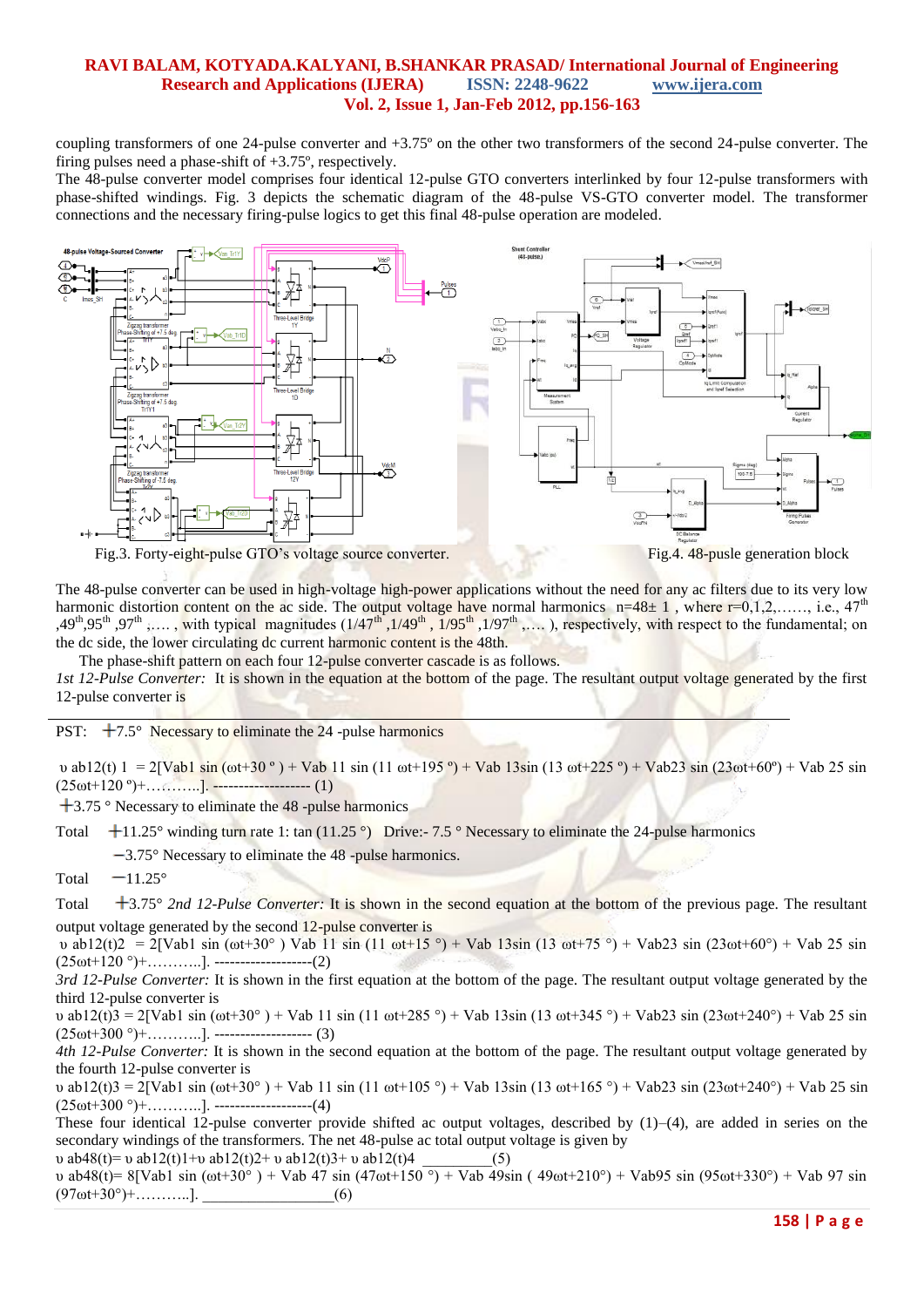The line-to-neutral 48-pulse ac output voltage from the STATCOM model is expressed by  $v \, ab48(t) = 8/\sqrt{3} \sum_{n=1}^{\infty} Vab_n \sin(n\omega t + 18.75^{\circ}n - 18.75^{\circ}i)$  (7)

 $n=(48\pm 1), r=0,1,2....$ 

Voltages υ ab48(t) and υ cn48(t)have a similar near sinusoidal shape with a phase shifting of 120 and 240 , respectively, from phase a υ an48(t) . Fig. 4 depicts the net resultant 48-pulse line-to-line output voltage of the 48-pulse GTO-Converter control scheme. .

# **B. CURRENT CONTROL MODE OPERATION :**

The new decoupled control system is based on a full d-q decoupled current control strategy using both direct and quadrature current components of the STATCOM ac current. The decoupled control system is implemented phase locked loop (PLL) synchronizes as shown in Fig. 8. A on the positive sequence component of the three phase terminal voltage at

PST:  $-7.5^{\circ}$  Necessary to eliminate the 24 -pulse harmonics

 $-3.75$  ° Necessary to eliminate the 48 -pulse harmonics

Total  $-11.25^\circ$  winding turn rate 1: tan(11.25 °) Drive:  $+7.5^\circ$  Necessary to eliminate the 24-pulse harmonics

 $+3.75^{\circ}$  Necessary to eliminate the 48 -pulse harmonics. Total  $+11.25^{\circ}$  interface Bus 2. The output of the PLL is the angle (

 $\theta$ ) that used to measure the direct axis and quadrature axis component of the ac three-phase voltage and current. To enhance the dynamic performance of the full 48-pulse STATCOM device model, a supplementary regulator loop is added using the dc capacitor voltage. The dc side capacitor voltage charge is chosen as the rate of the variation of this dc voltage. Thus, for a fixed selected short time interval  $\Delta t$ , the variation in the Vdc magnitude is measured, and any rapid change in this dc voltage is measured and if this  $\Delta V d$  change is greater than a specified threshold k, the supplementary loop is activated. The main concept is to detect any rapid variation in the dc capacitor voltage.

The strategy of a supplementary damping regulator is to correct the phase angle of the STATCOM device voltage  $\theta$   $*$ , with respect to the positive or negative sign of this variation. If  $\Delta Vdc > 0$ , the dc capacitor is charging very fast. This happens when the STATCOM converter voltage lag behind the ac system voltage; in this way, the converter absorbs a small amount of real power from the ac system to compensate for any internal losses and keep the capacitor voltage at the desired level. The same technique can be used to increase or decrease the capacitor voltage and, thus, the amplitude of the converter output voltage to control the Var generation or absorption. This supplementary loop reduces ripple content in charging or discharging the capacitorand improves fast controllability of the STATCOM.



**Fig.5 Sample study system with SSSC Fig.6 Proposed method block of UPFC** 

# **DYNAMIC PERFORMANCE OF THE SSSC:**

 The dynamic performance control strategy for the SSSC is also validated in both capacitive and inductive operating modes when the system is subjected to severe disturbances of switching electric loads contingencies. The SSSC device is one of the most important FACTS devices for power transmission line series compensation. It is a power electronic-based synchronous voltage generator (SVG) that generates almost three-phase sinusoidal ac voltages, from a dc source/capacitor bank with voltage in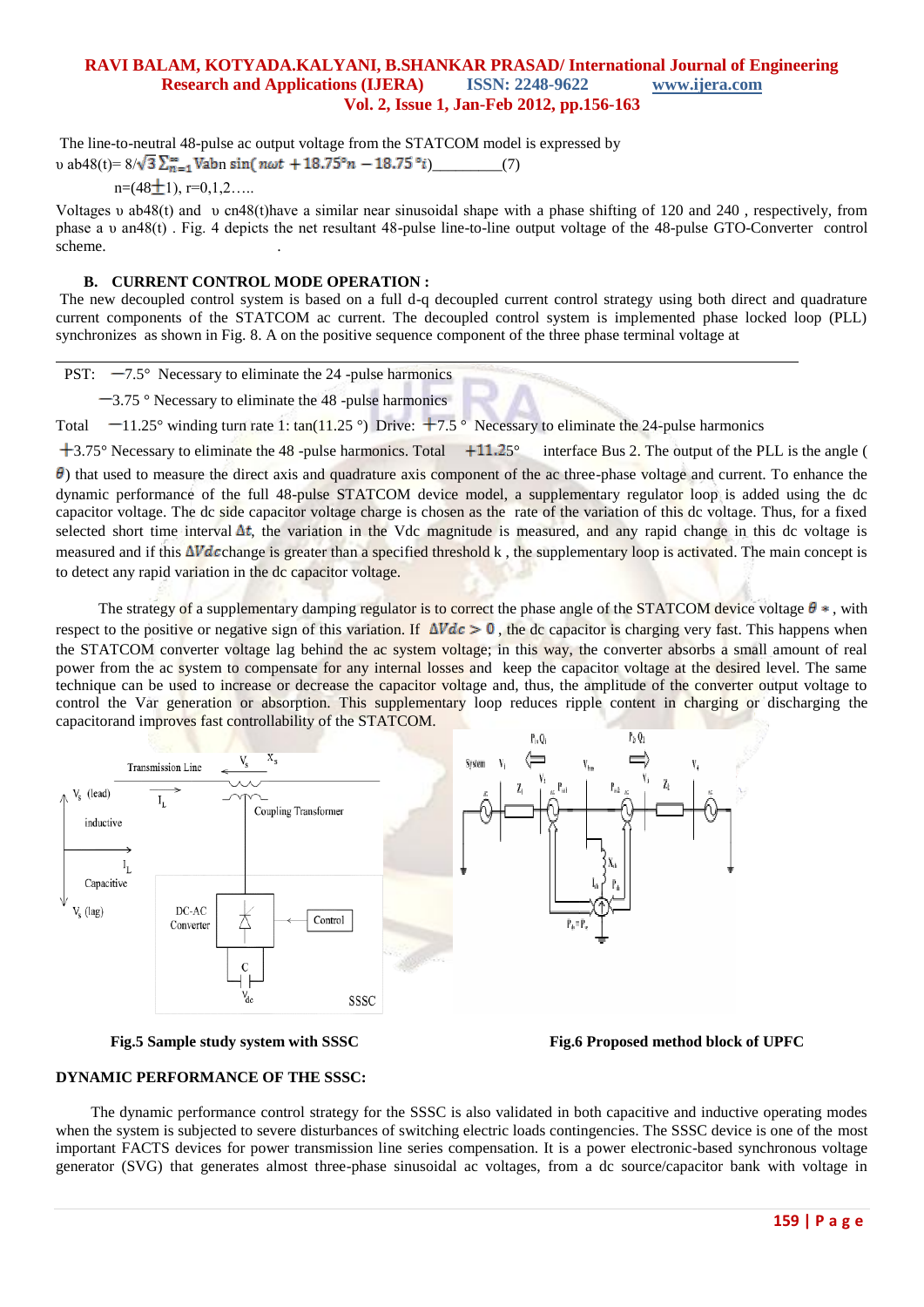quadrature with the reference line current. The SSSC converter blocks are connected in series with the transmission line by a series coupling transformer. The SSSC device can provide either capacitive or inductive voltage compensation,

If the SSSC-AC voltage Vs lags the line current IL by  $90^\circ$ , a capacitive series voltage compensation is obtained in the transmission line, and if Vs \* leads IL by 90, an inductive series voltage compensation is achieved. By controlling the level of the boost/buck voltage transmission line, the amount of series compensation voltage can be fully adjusted. The equivalent injected series voltage Vs is almost in quadrature with the reference transmission line current. A small part of this injected voltage Vs  $*,$ which is in phase with transmission line current, supplies the required losses in the inverter bridge and coupling transformer. Most of the injected voltage Vs \* is in full quadrature with the reference transmission line current and, hence, emulates an equivalent inductive or capacitive reactance in series with the transmission line.

### **DIGITAL SIMULATION MODEL OF SSSC:**

 A complete digital simulation study using the full 48-pulse GTO-SSSC device model for a sample test power system is presented in this paper. The digital simulation is performed in the MATLAB/Simulink software environment using the PSB. The basic building block of the SSSC device is the same cascade of converters forming the 48-pulse GTO converter whose complete digital simulation model was implemented using MATLAB/Simulink. This new full SSSC device compensator can be more accurate in providing fully controllable compensating voltage over a specified identical capacitive and inductive range, independently of the magnitude of the line current, and better represent realistic improved power quality reduced harmonics.

#### **A. POWER SYSTEM DESRIPTION:**

The test system is a simple power system 500-kV network grid equipped with the SSSC and its novel controller, which connected in series with the transmission system. Modeling the SSSC compensator, including the power network and its controller in MATLAB/Simulink environment, requires using "electric blocks" from the power system blockset and control blocks from thr Simulink library. A  $\pm$ 70 Mvar SSSC device is connected to the 500-kV grid network. Fig. 5 shows the single line diagram that represents the SSSC and the 500/33-kV grid network.

The feeding network is represented by an its equivalent Thevenin (bus B1) where the voltage source is a 500 kV with 10 000 MVA short circuit level with a resistance of 0.1 p.u. and an equivalent reactance of 0.3 p.u. followed by the 500-kV radial transmission system connected to bus B2. The full system parameters are given in appendix. The SSSC FACTS device consists mainly of the 48–pulse GTO-voltage source converter model that is connected in series with the transmission line at Bus B1 by the coupling transformer T1. The dc link voltage Vdc is provided by capacitor C, which is charged with an active power taken directly from the ac network. The novel full 48-pulse GTO-VSC model results in less harmonic distortion than other 6-, 12-, and 24-pulse converters or functional models usually used to represent SSSC device operation.

#### **B.** *Control Scheme for the 48-pulse SSSC*

The control system for the SSSC device is shown in Fig. 7. The basic synchronization signal is the phase angle  $\theta$  of the transmission line current. The SSSC equivalent impedance Xs is measured as the ratio of the q-axis voltage of the SSSC device Veq to the magnitude of transmission line current  $I_L$ . This equivalent inserted or equivalent (positive/negative) impedance is then compared with the reference level of the compensation impedance  $(S X<sub>t</sub>)$ .

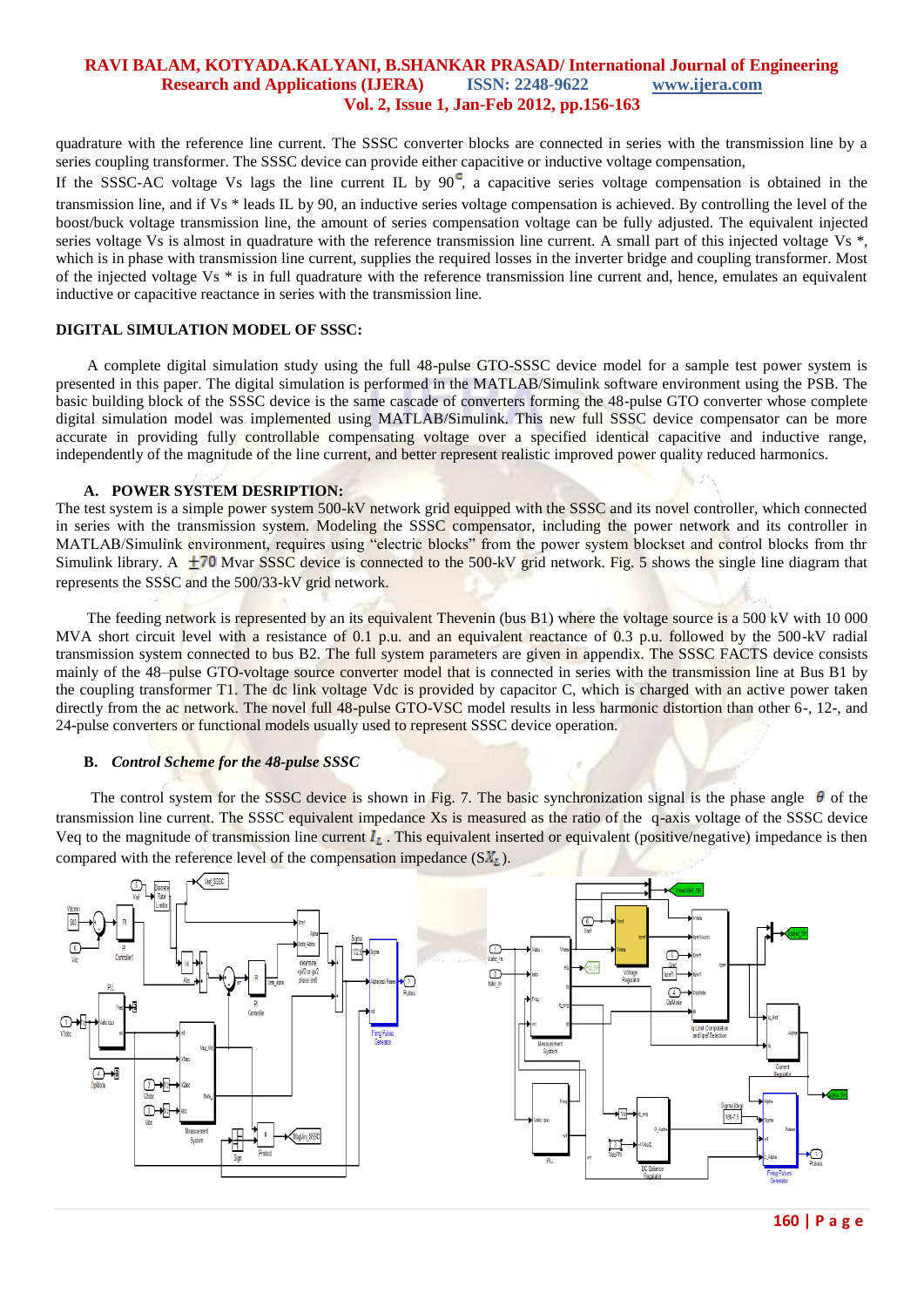



A proportional plus integral PI controller generates the required small phase displacement angle  $\Delta \propto$  of few degrees electric, in order to charge or discharge the dc capacitor (C), while a positive  $\Delta \propto$  discharges the dc side capacitor. When Xref is negative Vc lags  $I_L$  by 90 (Capacitive Compensation) and when Vc leads  $I_L$  by 90 and  $\Delta\alpha$  (inductive compensation). The final output of the control system is the desired phase angle  $\theta^* = \pm \frac{\pi}{2} \pm \Delta \alpha + \theta$  of the SSSC device output voltage

# **RESULTS OF SIMULATION:**

#### *Various Control Methods Of STATCOM and SSSC*:

 A combination of SHUNT controller and SERIES controller action is works as a unified power flow controller (UPFC) is used to control the power flow in a 500 kV transmission system. The SSSC and STATCOM located at the left end of the 75-km line L2, between the 500 kV buses B1 and B2, is used to control the active and reactive powers flowing through bus B2 while controlling voltage at bus B1. It consists of two 100-MVA, three-level, 48-pulse GTO-based converters, one connected in shunt at bus B1 and one connected in series between buses B1 and B2. The shunt and series converters can exchange power through a DC bus. The series converter can inject a maximum of 10% of nominal line-to-ground voltage (28.87 kV) in series with line L2. This pair of converters can be operated in three modes:

Unified Power Flow Controller (UPFC) mode, when the shunt and series converters are interconnected through the DC bus. When the disconnect switches between the DC buses of the shunt and series converter are opened, two additional modes are available: Shunt converter operating as a Static Synchronous Compensator (STATCOM) controlling voltage at bus B1Series converter operating as a Static Synchronous Series Capacitor (SSSC) controlling injected voltage, while keeping injected voltage in quadrature with current.

The principle of operation of the harmonic neutralized converters is explained in entitled "Three-phase 48-pulse GTO converter". This power 48pulse gto converter is accessible in the Power simulation. When the two converters are operated in UPFC mode, the shunt converter operates as a STATCOM and series Converter SSSC

# *Power control in UPFC mode:*

.

 The GUI allows you to choose the operation mode (combined SSSC and STATCOM, STATCOM or SSSC) as well as the Pref/Qref reference powers and/or Vref reference voltage settings . Also, in order to observe the dynamic response of the control system, the GUI allows you to specify a step change of any reference value at a specific time. The reference active and reactive powers are specified in the last two lines of the GUI menu. Initially, Pref= +8.7 pu/100MVA (+870 MW) and Qref=-0.6 pu/100MVA (-60 Mvar). At t=0.25 sec Pref is changed to +10 pu (+1000MW). Then, at t=0.5 sec, Qref is changed to +0.7 pu (+70 Mvar). The reference voltage of the shunt converter (specified in the 2nd line of the GUI) will be kept constant at Vref=1 pu during the whole simulation (Step Time=0.3\*100> Simulation stop time (0.8 sec). When the UPFC is in power control mode, the changes in STATCOM reference reactive power and in SSSC injected voltage (specified respectively in 1st and 3rd line ‗

Run the simulation for 0.8 sec. Observe on traces 1 and 2 of the scope the variations of P and Q. After a transient period lasting approximately 0.15 sec, the steady state is reached (P=+8.7 pu; Q=-0.6 pu). Then P and Q are ramped to the new settings (P=+10) pu Q=+0.7 pu). Observe on traces 3 and 4 the resulting changes in P Q on the three transmission lines. The performance of the shunt and series converters can be observed respectively on the STATCOM and SSSC scopes. If you zoom on the first trace of the STATCOM scope, you can observe the 48-step voltage waveform Vs generated on the secondary side of the shunt converter transformers (yellow trace) superimposed with the primary voltage Vp (magenta) and the primary current Ip (cyan). The dc bus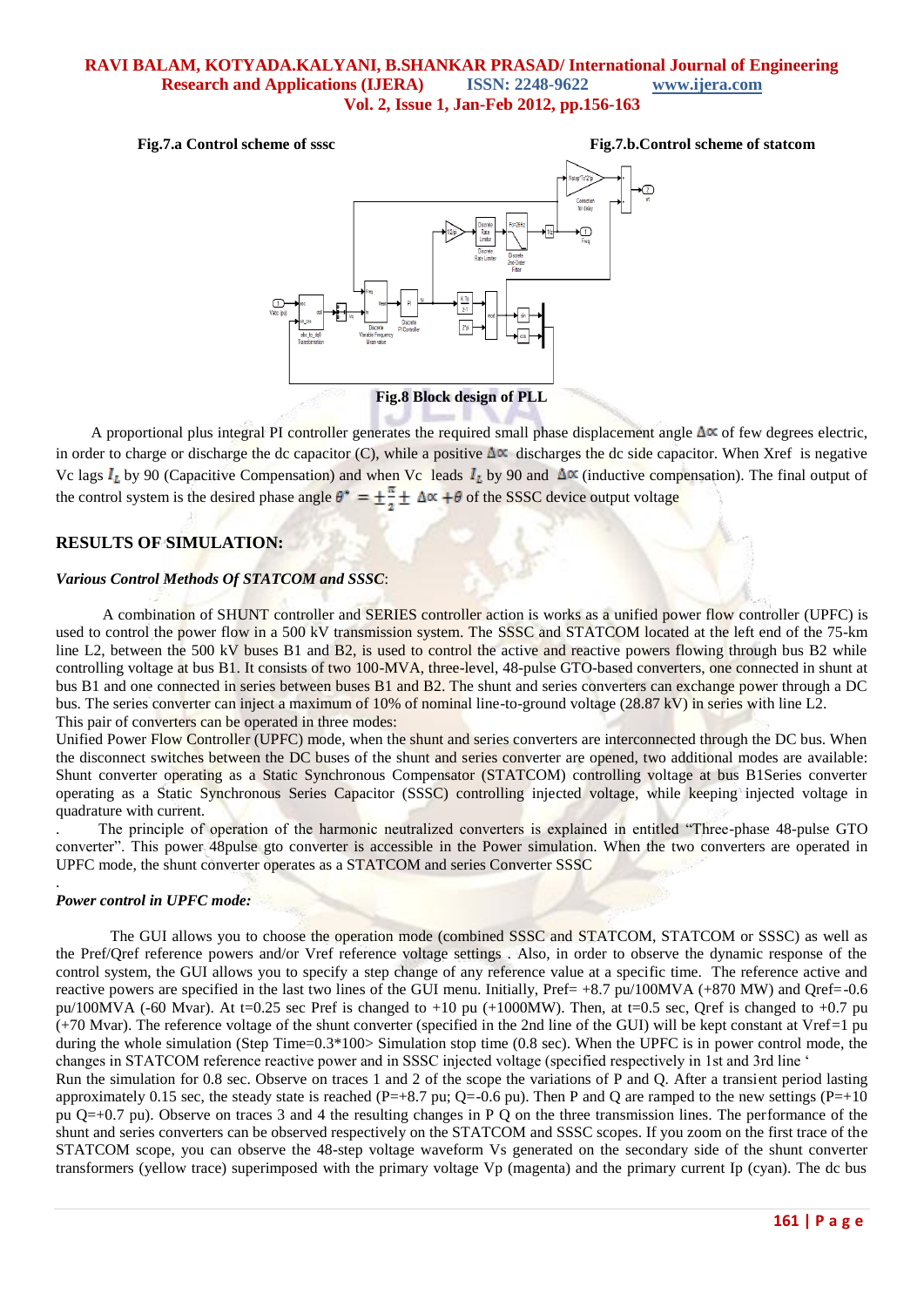voltage (trace 2) varies in the 19kV-21kV range. If you zoom on the first trace of the SSSC scope, you can observe the injected voltage waveforms Vinj measured between buses B1 and B2. Var control in STATCOM mode as shown in below fig.9 operation mode to "STATCOM (Var Control): the STATCOM references values (1st line of parameters, [T1 T2 Q1 Q2]) are set to [0.3 0.5 +0.8 -0.8 ]. In this mode, the STATCOM is operated as a variable source of reactive power. Initially, Q is set to zero, then at  $T1=0.3$  sec Q is increased to  $+0.8$  pu (STATCOM absorbing reactive power) and at  $T2=0.5$  sec, Q is reversed to  $-0.8$  pu (STATCOM generating reactive power).

 Run the simulation and observe on the STATCOM scope the dynamic response of the STATCOM. Zoom on the first trace around t=0.5 sec when Q is changed from  $+0.8$  pu to  $-0.8$  pu. When Q= $+0.8$  pu, the current flowing into the STATCOM (cyan trace) is lagging voltage (magenta trace), indicating that STATCOM is absorbing reactive power. When Qref is changed from +0.8 to -0.8, the current phase shift with respect to voltage changes from 90 degrees lagging to 90 degrees leading within one cycle. This control of reactive power is obtained by varying the magnitude of the secondary voltage Vs generated by the shunt converter while keeping it in phase with the bus B1 voltage Vp. This change of Vs magnitude is performed by controlling the dc bus voltage. When Q is changing from  $+0.8$  pu to  $-0.8$  pu, Vdc (trace 3) increases from 17.5 kV to 21 kV show in Fig.10. Series voltage injection in SSSC mode: the SSSC references values (3rd line of parameters) [Vinj\_Initial Vinj\_Final Step Time] ) are set to [0.0 0.08 0.3 ].

The initial voltage is set to 0 pu, then at  $t=0.3$  sec it will be ramped to 0.8 pu. Run the simulation and observe on the SSSC scope the impact of injected voltage on P and Q flowing in the 3 transmission lines. Contrary to the UPFC mode, in SSCC mode the series inverter operates with a constant conduction angle (Sigma= 172.5 degrees). The magnitude of the injected voltage is controlled by varying the dc voltage which is proportional to Vinj (3rd trace). Also, observe the waveforms of injected voltages (1st trace) and currents flowing through the SSSC (2nd trace). Voltages and currents stay in quadrature so that the SSSC operates as a variable inductance or capacitance. The applied parameters in simulation of both SSSC and STATCOM are table 1 in appendix. It is modelled and analyzed by Matlab/Simulink.

 Fig.9 illustrates real and active power flow control in dynamic condition and injected series voltage, crossing current at two sides of transmission line, at first, the transmitted power in transmission line, after a transient period lasting approximately 0.1 sec, the steady state is reached (  $=+8.7$  PU;  $=$ -0.6 PU). or  $=+8.7$ -j0.7 (PU). The reference active and reactive powers are specified in the last two lines. Initially,  $= +8.7$  PU/100MVA  $(+870$  MW) and  $=-0.6$  PU/100MVA  $(-60$  MVAR). At t=0.7sec is changed to  $+10$  PU ( $+1000MW$ ) and is changed 48 - Pulse GTO Centre SSC an STATCOM 111 to  $+0.7$  PU ( $+70$  MVAR), Then and are increased in form of ramp to the new settings  $(=+10PU, =+0.7 PU)$ .



 **Fig.9. Wave form of SSSC and STATCOM Fig.10.Wave form of STATCOM and SSC**